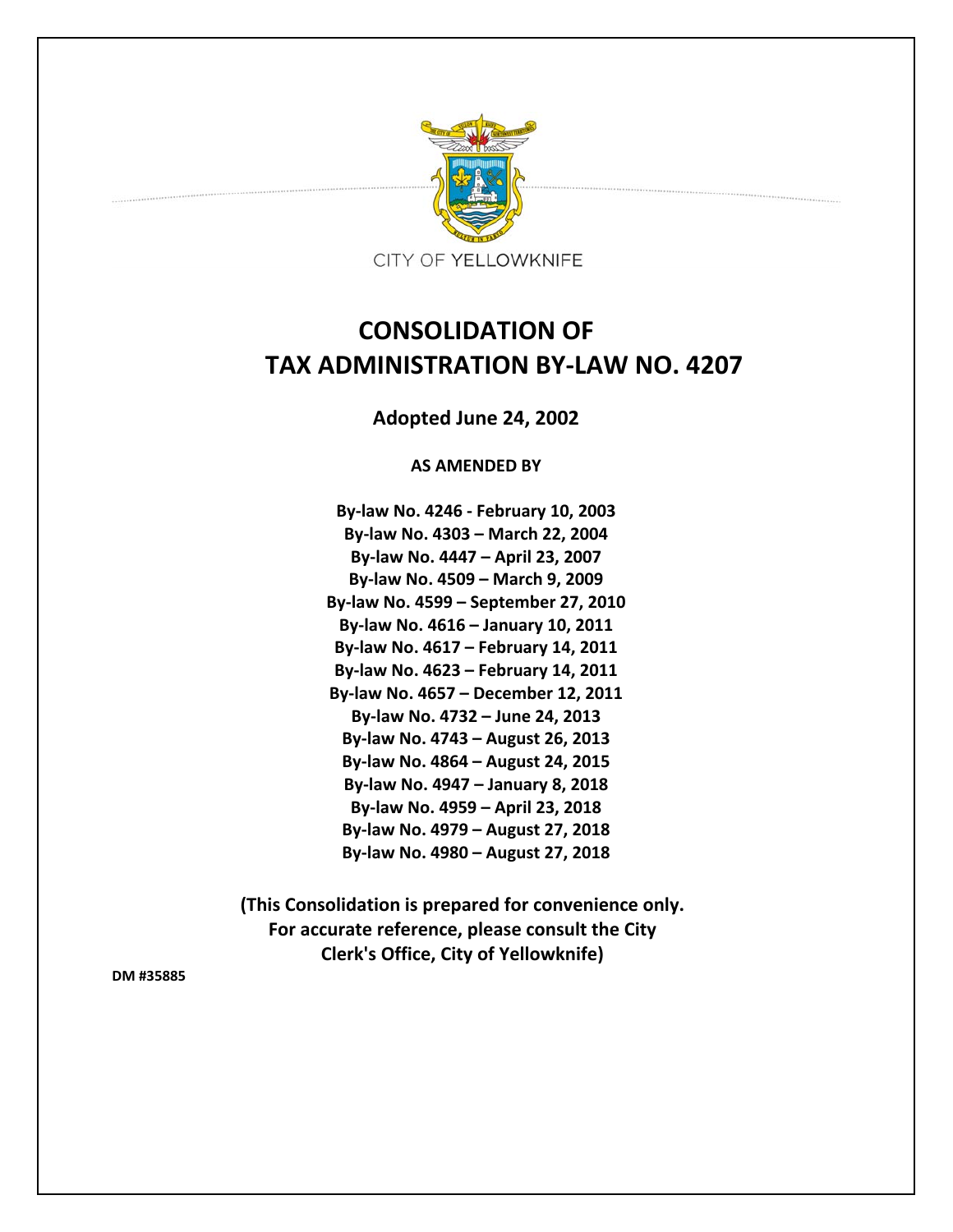#### **CITY OF YELLOWKNIFE BY‐LAW NO. 4207**

Municipal Corporation of the City of Yellowknife in the Northwest Territories, to provide for the property tax administration of the City of Yellowknife.

PURSUANT TO SECTIONS 135‐170 of the *Cities, Towns and Villages Act, R.S.N.W.T. 1988, c. 8*, the *Property Assessment and Taxation Act, R.S.N.W.T. 1988, c. P‐10*, and the *Senior Citizens and Disabled Persons Tax Relief Act, R.S.N.W.T. 1988, c. 50 (Supp.)*;

WHEREAS the Council of the Municipal Corporation of the City of Yellowknife deems it desirable to regulate the property tax administration of the Municipal Corporation of the City of Yellowknife;

NOW THEREFORE, THE COUNCILOF THE MUNICIPAL CORPORATIONOF THE CITYOF YELLOWKNIFE, HEREBY ENACTS AS FOLLOWS:

# **SHORT TITLE**

1. This by‐law may be cited as the Tax Administration By‐law.

# **DEFINITIONS**

2. In this by‐law:

- "City" means the Municipal Corporation of the City of Yellowknife in the Northwest Territories established under the *Cities, Towns and Villages Act*;
- "City Administrator" means the Senior Administrative Officer of the City appointed pursuant to the *Cities, Towns and Villages Act* of the Northwest Territories and includes any Person appointed or designated by the City Administratorto act on his or her behalf;
- 3. Except as herein specifically defined and asthe context may otherwise require, the words and expressions used in this by‐law mean the same as provided by the *Interpretation Act; the Cities Towns and Villages Act;*the *Property Assessment and Taxation Act*; and the *Senior Citizens and Disabled Persons Tax Relief Act* as the case may be.

# **APPLICATION**

- 4. This by‐law provides for the comprehensive regulation for the administration of property taxes, except for establishing mill rates, fees, interest charges and payment plans.
- 5. Annual tax levy by-laws establish mill rates. The Financial Administration By-law prescribes fees, interest charges and payment plans.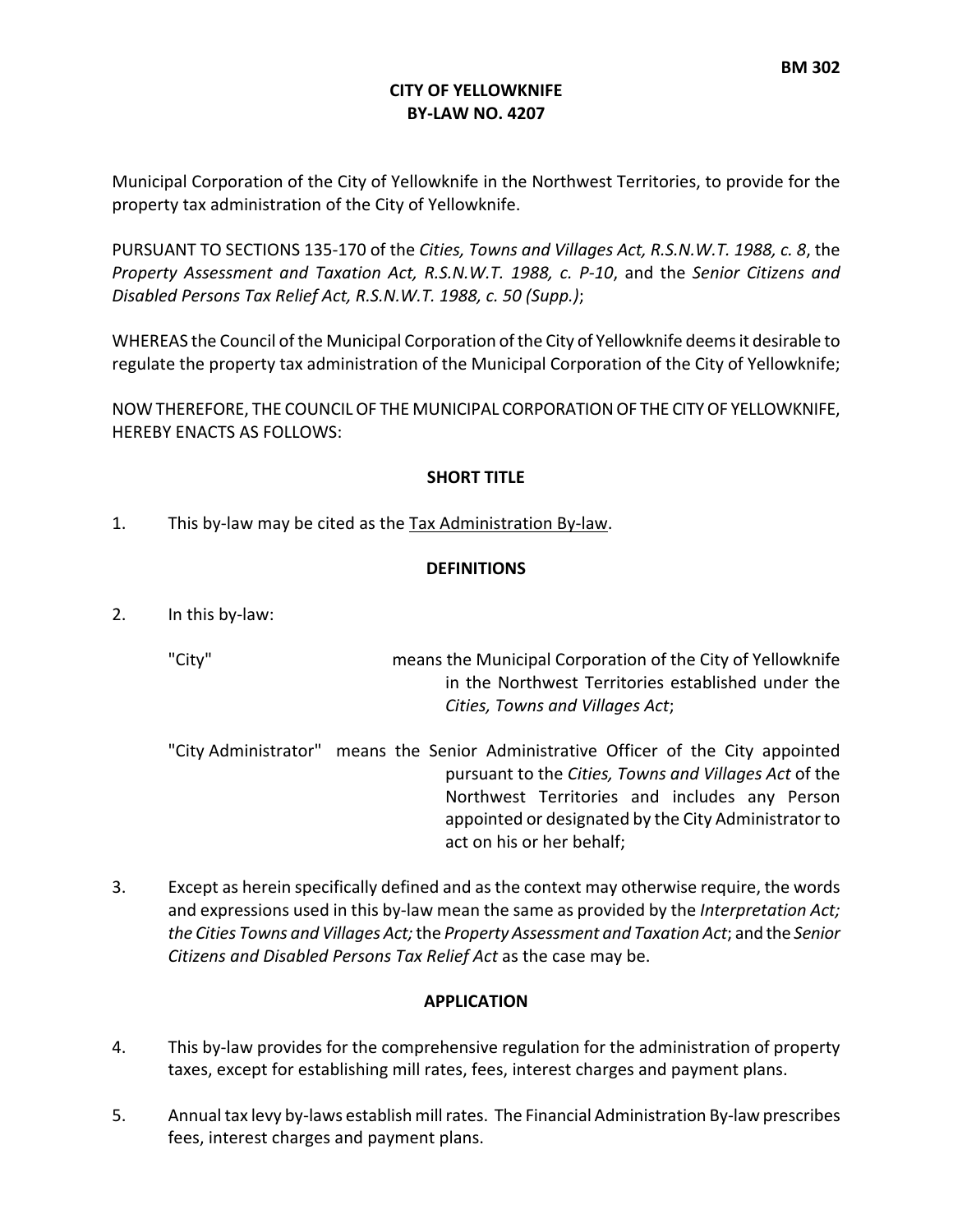## **INTERIM TAX LEVY**

6. The City shall levy for each calendar year, against all landsin the City area liable to taxation, interim taxes not exceeding 50% of the tax payable for the previous year.

## **MAXIMUM TAX LEVY**

7. Where the interim or final tax levy in respect of any parcel of land in the City area liable to taxation would otherwise be less than \$100, the City shall levy a tax of \$100.

## **SENIOR CITIZENS AND DISABLED PERSONS**

## **Section 8 as amended by By‐law No. 4447 April 23, 2007**

- 8. Upon application, the City shall exempt the eligible property of a senior citizen or a disabled person from 50% of the taxes to a maximum of \$1,000 where:
	- a) the senior citizen or disabled person is the sole owner of the eligible property and ordinarily resides on it; or
	- b) the senior citizen or disabled person is the part owner of the eligible property, and all other part owners are senior citizens, disabled persons or dependants of the senior citizen or disabled person.
- 9. The City Administrator may require additional documents and information to satisfy himself or herself that a person qualifies for tax relief.

## **Section 10, 11 as amended by By‐law No. 4246 February 10, 2003**

- 10. A senior citizen is an individual who has attained the age of 65.
- 11. A disabled person is an individual who:
	- A) is in receipt of a pension or allowance:
		- 1. For a total disability or a partial disability of at least 25% under the *Workers Compensation Act*;
		- 2. For a severe and prolonged disability under the Canada Pension Plan; or
		- 3. For a disability of at least 50% under the *War Veterans Allowance Act* (Canada) or the Civilian *War Pensions Act* (Canada); or
	- B) produces a medical certificate satisfactory to the Ministerresponsible for Municipal and Community Affairs indicating that the person suffers from a severe and prolonged disability and setting out the nature and extent of the disability.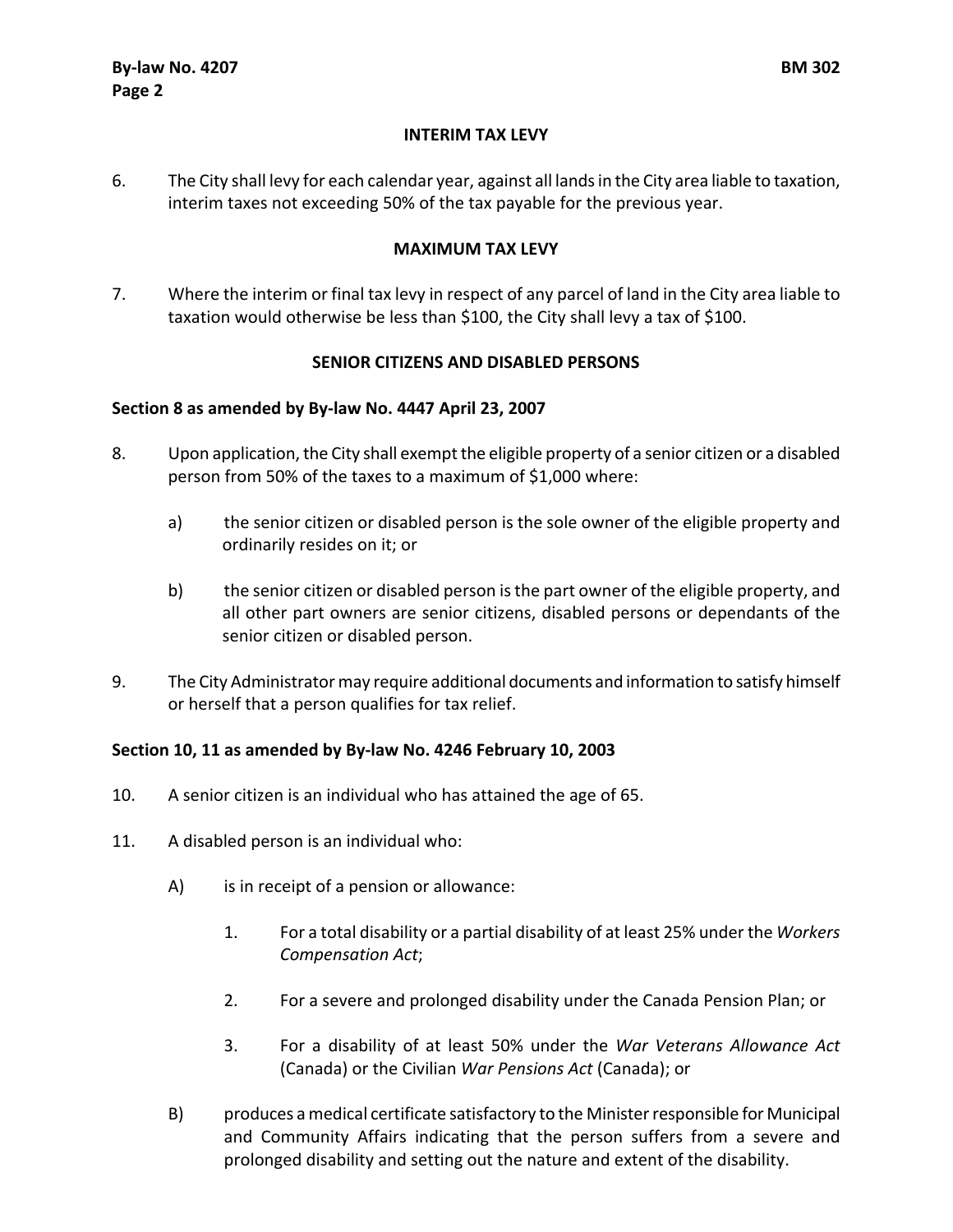- 12. Property eligible for the seniors or disabled persons tax exemption is:
	- A) a mobile home; or
	- B) a single family dwelling unit or a mobile unit, and the parcel of land within the meaning of the *Property Assessment and Taxation Act* upon which it is situated, where the land is owned by the same person who owns the single family dwelling unit or the mobile unit.
- 13. For the purposes of deciding if a person qualifiesfor exemption from tax as a senior citizen or a disabled person, the place that the person ordinarily resides is determined by this section, as far as applicable.
	- A) The residence of a person is the place of the home or dwelling of the person to which, when the person is absent, the person intends to return.
	- B) A person does not lose his or her residence by leaving his or her home or dwelling for a temporary purpose.
	- C) If a person leaves the City with the intention of establishing his or her residence elsewhere, the person loses his or her residency in the City.
	- D) The place where the spouse and children of a person reside shall be deemed to be his or her place of residence, unless the person establishes or continues his or her residence in some other place with the intention of remaining there.
	- E) The residence of a single person isthe place where the person regularly occupies a dwelling, orto which the person habitually returns not having any other permanent dwelling.
	- F) No person shall be deemed to have a residence in more than one place and, in the event of a person maintaining residence in more than one place, the person shall elect one residence for the purpose of this by‐law.

## **PROPERTY TAX EXEMPTIONS**

- 14. The following properties shall be exempt from paying property taxes as long as they are used as a church and not used as a residence:
	- A) Calvary Community Church: Plan 1508, Block 61, Lot 32.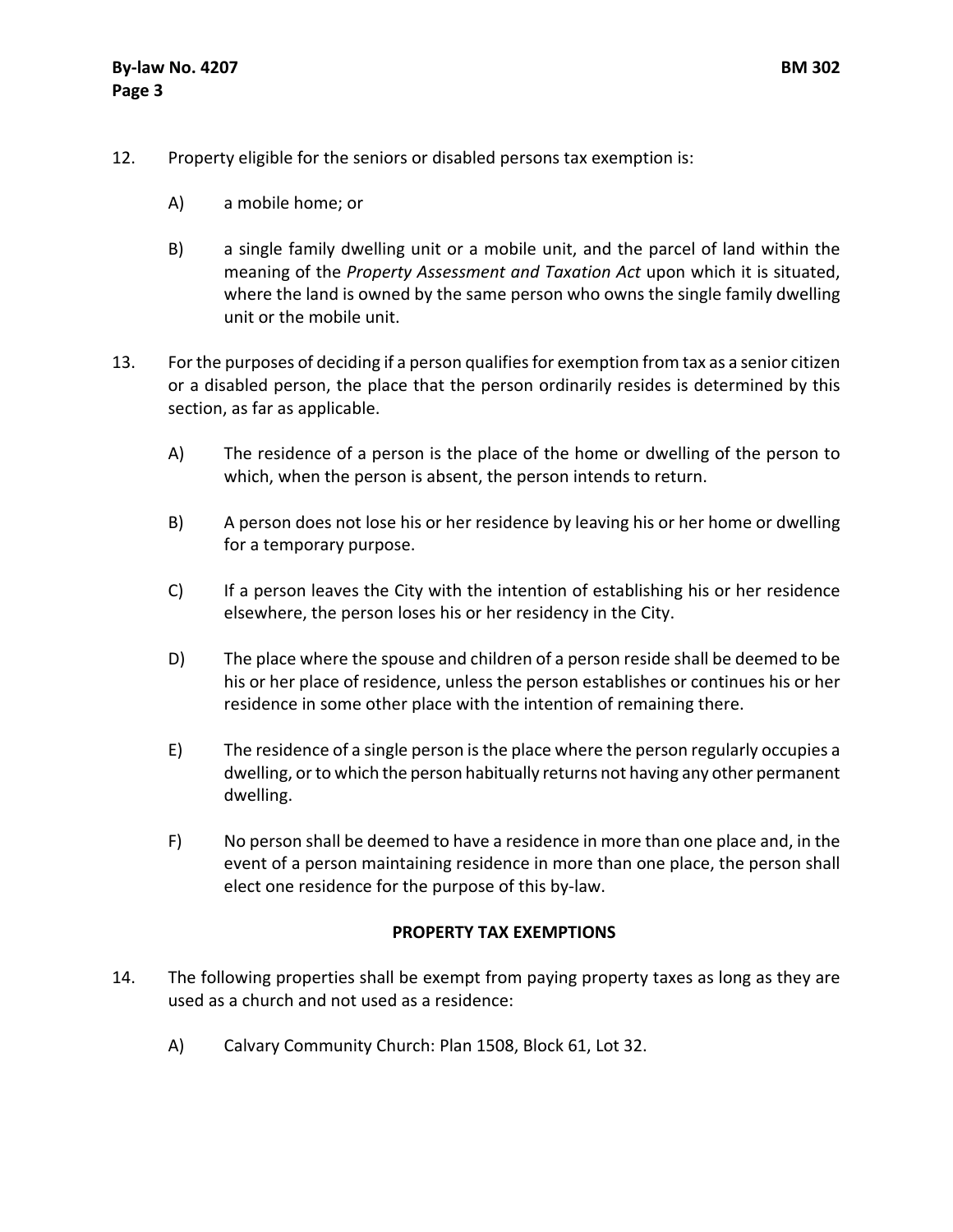#### **Section 14 B) as deleted by By‐law No. 4623 February 14, 2011**

- B) Deleted.
- C) Church of Jesus Christ of Latter‐Day Saints: Plan 65, Block 33, Lot 8.
- D) Church of Jesus Christ of Latter‐Day Saints: Plan 65, Block 33, Lot 18.
- E) Glad Tidings Arctic Mission: Plan 2733, Block 560, Lot 22.
- F) Holy Trinity Anglican Church: Plan 65, Block 25, Lots 19&20.

## **Section G as amended by By‐law No. 4947 January 8, 2018**

G) Islamic Society of North America‐Canada: Plan 1252, Block 72, Lot 12 and 13.

## **Section 14 H) as amended by By‐law No. 4617 February 14, 2011**

H) Yellowknife Congregation of Jehovah's Witnesses: Plan 3989, Block 312, Lot 1 and 2.

## **Section 14 I) as amended by By‐law No. 4509 March 9, 2009**

- I) Pentecostal Assemblies of Canada: Plan 4179, Block 312, Lot 20.
- J) Roman Catholic Church: Plan 140, Block 47, Lot 1.
- K) Roman Catholic Church: Plan 140, Block 47, Lot 2.
- L) Roman Catholic Church: Plan 140, Block 47, Lots 21‐24.
- M) Salvation Army: Plan 69, Block 69, Lots 13/26/27.

## **Section 14 (N) as amended by By‐law No. 4959 April 23, 2018**

- N) Alberta Conference Corporation of the Seventh‐Day Adventist Church: Plan 769, Block 134, Lots 3 to 5.
- O) Church of Christ: Plan 1238, Block 519, Lot 19.
- P) Church of Christ: Plan 1238, Block 519, Lot 20.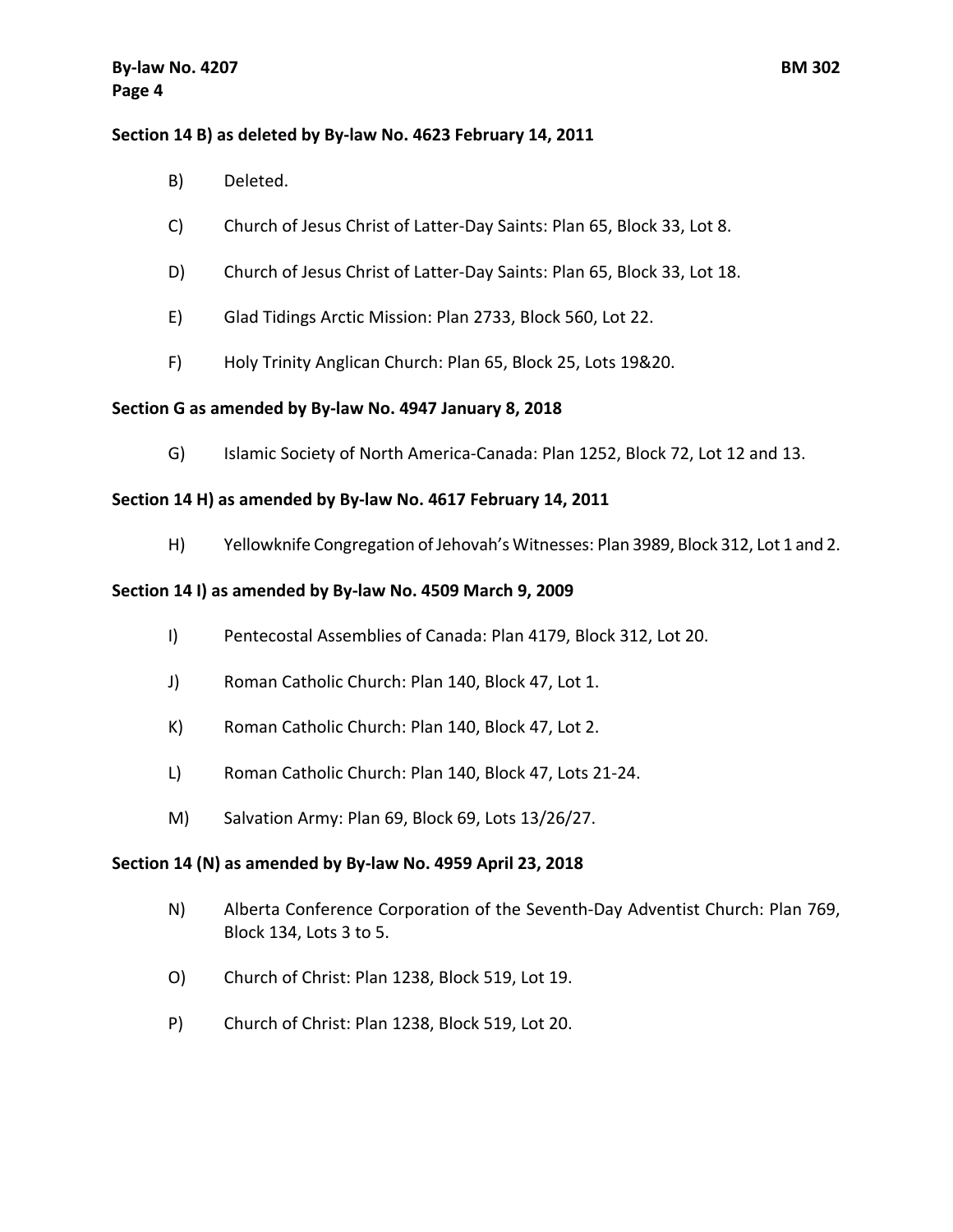#### **Section 14 as amended by By‐law No. 4303 March 22, 2004**

Q) Western Canadian District of the Christian and Missionary Alliance Church: Plan 3101, Block 901, Lot 6.

#### **Section 14 as amended by By‐law No. 4509 March 9, 2009**

- R) Central Arctic Baptist Church: Plan 3783, Block 162, Lot 11.
- 15. The following properties shall be exempt from paying property taxes as long as they are used for municipal purposes and not used as a residence:
	- A) Side Door Ministries: Plan 3509, Block 23, Lot 30.
	- B) Yellowknife Golf Club: Plan 3648, Block 904, Lot 4Ptn3.
	- C) Yellowknife Shooting Club: Not surveyed Rifle Range.
	- D) Yellowknife Ski Club: Not surveyed Ski Club.

## **Section 15 as amended by By‐law No. 4616 January 10, 2011**

E) Yellowknife Community Garden Collective.

## **Section 15 as amended by By‐law No. 4732 June 24, 2013**

F) Trails End Community Association – Lot 4, Block 169, Plan 2532.

## **Section 15 as amended by By‐law No. 4743 August 26, 2013**

G) Northlands Community Garden Society: a portion of the lands described as Head Lease No. 18031T and a portion of Lot 2, Block 122, Plan 2015.

## **Section 15 as amended by By‐law No. 4864 August 24, 2015**

H) Habitat for Humanity Northwest Territories: Lot 1 PTN 2, Block 313, Plan 4141.

#### **Section 15 as amended by By‐law No. 4979 August 27, 2018**

I) NWT SPCA: Lot 54, Block 907, Plan 4250.

## **Section 16 as amended by By‐law No. 4980 August 27, 2018**

16. A) Deleted by By‐law No. 4980.

## **Section 16 as amended by By‐law No. 4599 September 27, 2010**

B) The NWT Mining Heritage Society, in respect of that portion of Head Lease No. 17889T to be sublet unto the Society, as outlined on the sketch attached to By‐law No. 4599, shall be exempt from taxation until such time as the Mining Heritage Museum has been established and is open to the public.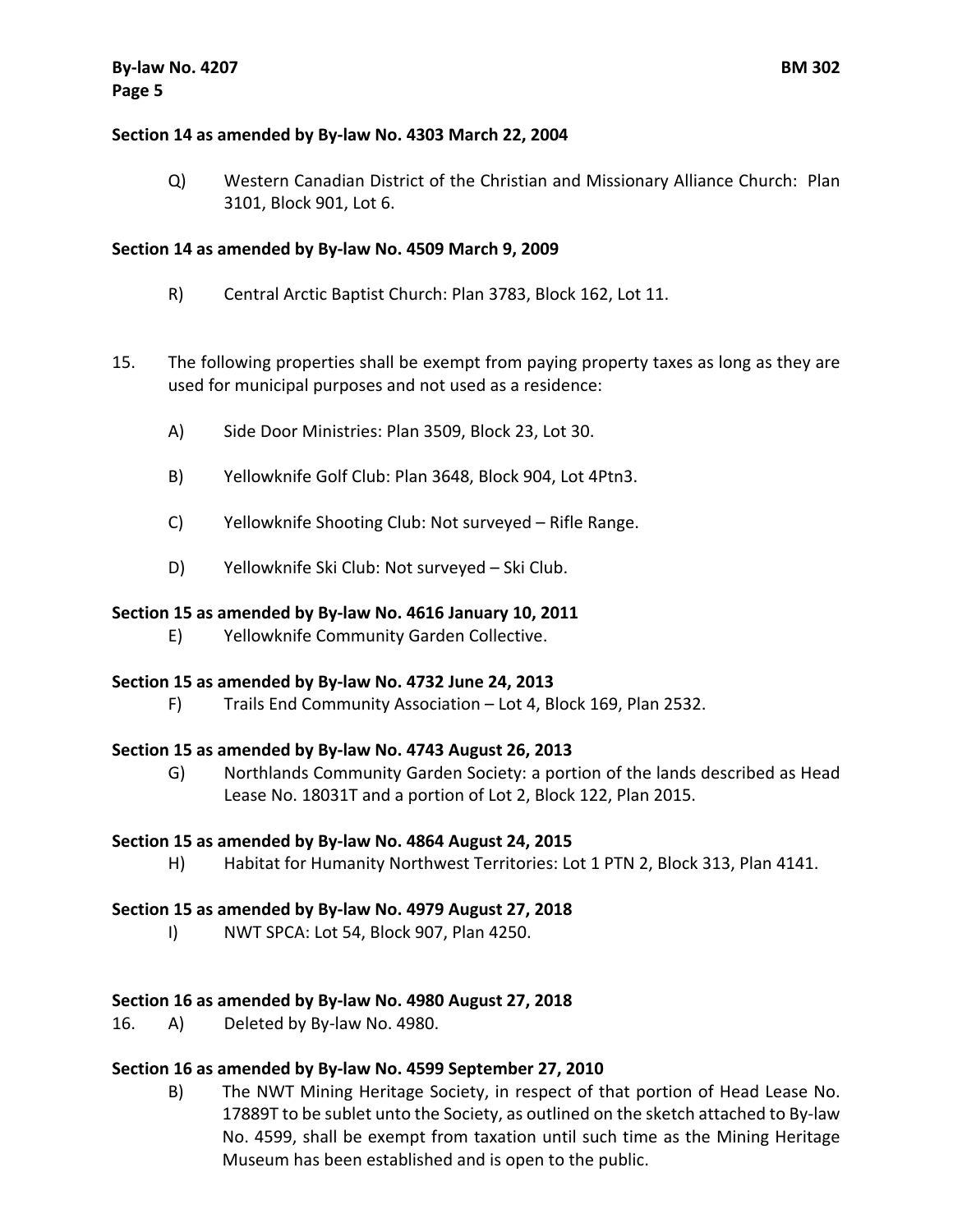## **Section 16 as amended by By‐law No. 4657 December 12, 2011 Section 16 as amended by By‐law No. 4979 August 27, 2018**

C) Deleted by By‐law No. 4979.

## **PROPERTY CLASSIFICATIONS**

17. The classes for property assessment are hereby established for the City, as follows:

Class 1: Residential - made up of parcels which are predominantly used for residential purposes. This classincludesland and associated single family, condominium, mobile unit, duplex and triplex improvements. This class also includes vacant residential property and undevelopable land which lies adjacent to a residential parcel;

Class 2: Multi Residential ‐ made up of parcels used for residential purposes not described as part of Class 1, and where four or more dwelling units exist on a single parcel;

Class 3: Commercial and Industrial ‐ made up of all parcels which are predominantly used for commercial and industrial purposes, which includes but is not limited to the production, development, manufacture or provision of goods or services. This class includes vacant land zoned for non-residential purposes, works and transmission lines, and parcels which are predominantly used for parking, except those which are described in Class 5. This class does not include parcels predominantly used for mining and/or quarrying activities as described in Class 4;

Class 4: Mining and Quarrying ‐ made up of parcels which are predominantly used for the extraction of sand, gravel, and ore; and facilities directly related to milling, smelting, refining, sorting and grading of precious metals, gems and minerals;

Class 5: High‐density Parking ‐ made up of any parcel which is predominantly used for parking vehicles, on which an improvement exists which enables the parcel to accommodate at least two times the number of vehicles that could be placed on the parcel without an improvement.

Class 6: Agricultural ‐ made up of parcels predominately used forthe planting, growing and sale of trees, shrubs or sod; the raising or producing of crops, livestock, fish, pheasants, poultry or eggs; horse stables; the raising of animals for fur; beekeeping; or dairying.

#### **REPEALS**

- 18. The following by‐laws are hereby repealed:
	- A) By-law No. 3659, Property Tax Exemptions By-law, as amended.